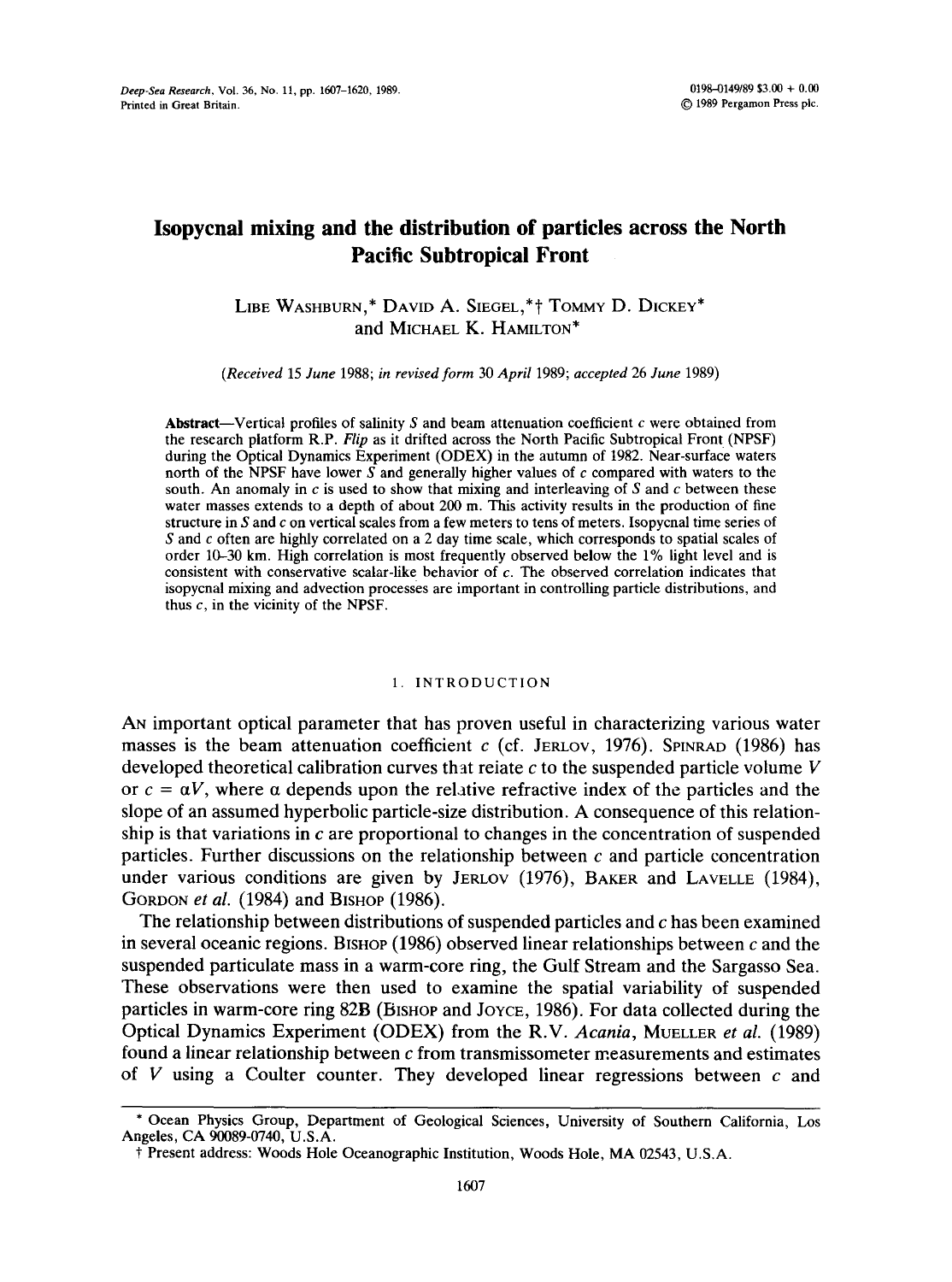V for three depth ranges during ODEX and found that the observed particle size distributions were approximately hyperbolic.

In this paper the relationship between thermohaline water mass variations and  $c$  is examined in the neighborhood of the North Pacific Subtropical Front (NPSF). This work follows the preliminary examination of relationships between optical and thermohaline properties by DICKEY *et al.* (1986), which also used a portion of the ODEX data set collected from R.P. *Flip.* Here, variability is examined on time scales from a few hours to 2 weeks and on vertical scales from a few meters to 200 m. Based on the position of the measurement platform over the course of the experiment and a mesoscale CTD/optical survey described by STOCKEL *et al.* (1985), the corresponding horizontal scales range from a few hundred meters up to about 200 km.

One objective of this paper is to characterize values of  $c$  for the water masses in the vicinity of the NPSF as has been done previously for temperature, salinity and density (cf. RODEN, 1981; NIILER and REYNOLDS, 1984). The NPSF is a dynamic region with strong geostrophic flows, complex meandering and associated mesoscale eddy activity (VAN WOERT, 1982) that produce lateral mixing and interleaving in the thermohaline fields. These mixing and interleaving processes also should affect the particle fields, and hence the optical properties. This leads to the other objective of this paper which is to examine the effects of isopycnal mixing and advection on the distribution of  $c$  in the frontal regions between the large-scale water masses.

The effects of isopycnal mixing and advection on the distribution of c are examined by comparing changes in c along potential density surfaces with corresponding changes in salinity S, which is essentially a conservative tracer here. Isopycnal time series of S and  $c$ are computed in the upper 200 m of the water column over a 2 week period and regions of significant correlation are identified. In those regions where changes in  $c$  are highly correlated with changes in  $S$ , we hypothesize that  $c$  behaves as a conservative tracer along isopycnal surfaces. In regions of low or zero correlation, we hypothesize that other processes are more important than isopycnal mixing in controlling the distribution of c. These can include physical, biological and chemical processes such as diapycnal mixing or particle sinking, growth and decay which cause  $c$  to be non-conservative along density surfaces. The goal is to differentiate the effects of the basic physical processes of isopycnal mixing and advection from the many other competing effects.

## 2. EXPERIMENTAL METHOD

Data described in this paper were collected during ODEX from 27 October (JD 300) to 12 November (JD 313) 1982 in the northeast Pacific in the vicinity of 33°N, 142°W. The primary data set used in this paper consists of 255 CTD profiles to a depth of about 200 m obtained from the R.P. *Flip* as it drifted southward across the NPSF. Profiles from JD 300 to 303 were made only to 130 m. The profiling CTD/rosette package carries, among other instruments, a Neil Brown CTD, a Sea Tech beam transmissometer (1 m pathlength, 660 nm wavelength light source; BARTZ *et al.,* 1978) and a SeaMarTech chlorophyll fluorometer. An overview of the R.P. *Flip* component of ODEX which discusses the experimental objectives, instrumentation, and results is given by DICKEY and SIEGEL (1989). The focus here is on the variability of  $S$  and  $c$  along isopycnal surfaces over 2 weeks of the observational period. Because changes in  $c$  along isopycnals are often small, a brief discussion of measurement errors is presented.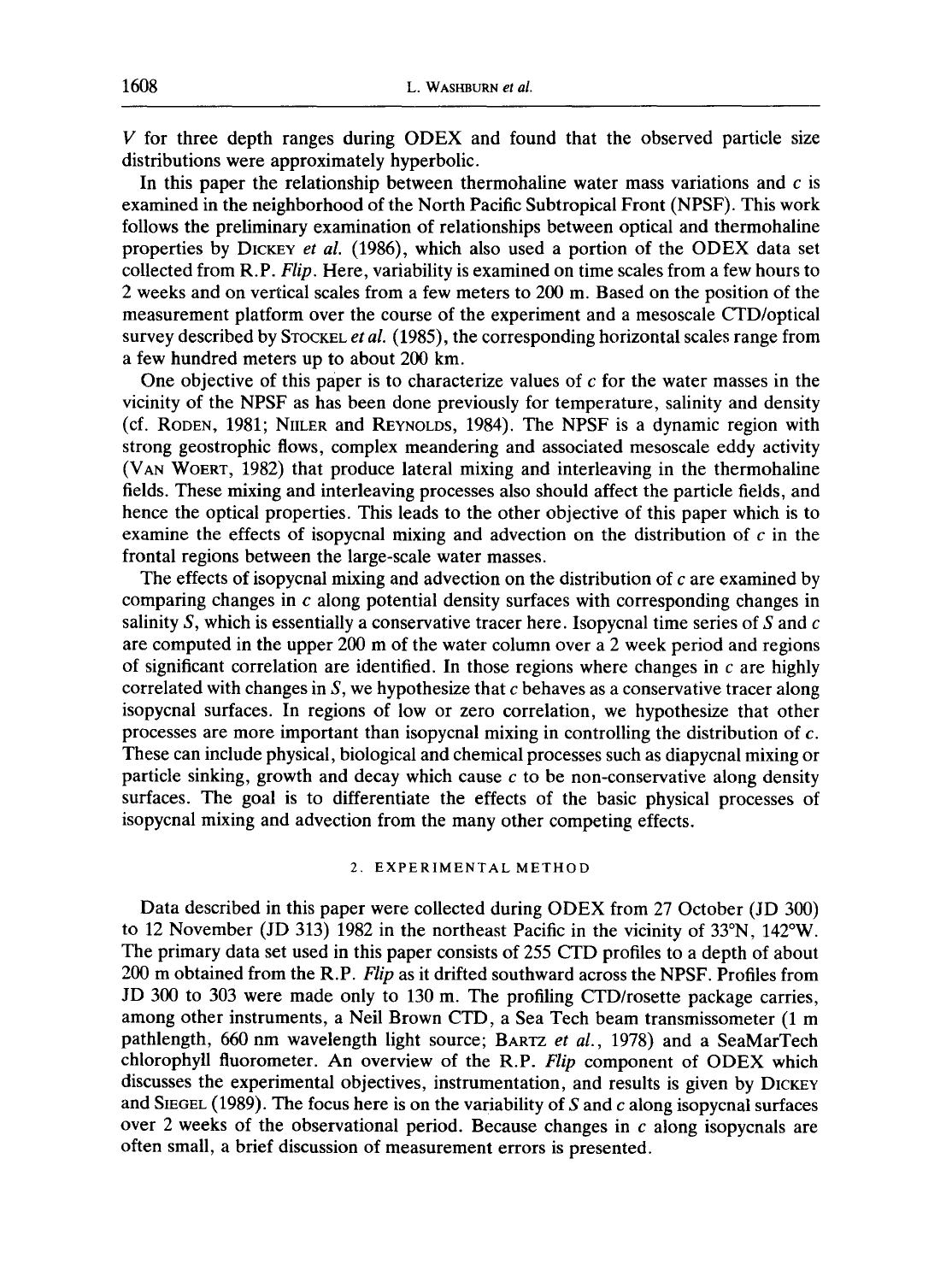

**Fig. 1. (A) Salinity on the 50 db surface. Adapted from STOCKEL** *et al.* **(1986). The track of R.P.**  *Flip* **is shown as a solid line with the position at midnight (GMT) each day indicated by open**  circles. Stippled areas indicate  $S \ge 34.4$ . (B) As in (A) but for beam attenuation coefficient c at **the depth of the maximum in c. Beam c values are multiplied by 100 and stippled areas indicate**   $c \ge 0.44$  m<sup>-1</sup>.

**Errors in the absolute value of c are not critical to the results of this paper and are probably small. Measured values of c at the attenuation maximum from the mesoscale survey data of Fig. 1B and from the time-depth contours of Fig. 2B were obtained independently and are in reasonable agreement. Values from both data sets are in the**  range  $0.43-0.44$  m<sup>-1</sup>. Errors in the relative values of c are more important to the results **of this paper. The minimum relative error is set by the 16-bit analog-to-digital converter**  used for acquiring the transmissometer signal; the least count error is about  $1.4 \times 10^{-3}$  % and corresponds to a least count error in  $c$  of order  $10^{-5}$  m<sup>-1</sup>. The contour interval in Fig. 2B and C is  $0.0025 \text{ m}^{-1}$  or about 0.17% transmission, which is 121 counts of the digitizer. The relative changes in  $c$  are typically much larger than this value and are well **resolved by the digitizer.** 

**A potentially more troublesome relative error in c can result from the difference in temperature between the transmissometer and the ambient seawater as the instrument is**  moved vertically through the water column (BISHOP, 1986). One effect of this tempera**ture difference is to produce an offset in c between upcasts and downcasts for a particular station. BISHOP (1986) found that the offset can extend vertically throughout profiles of c.**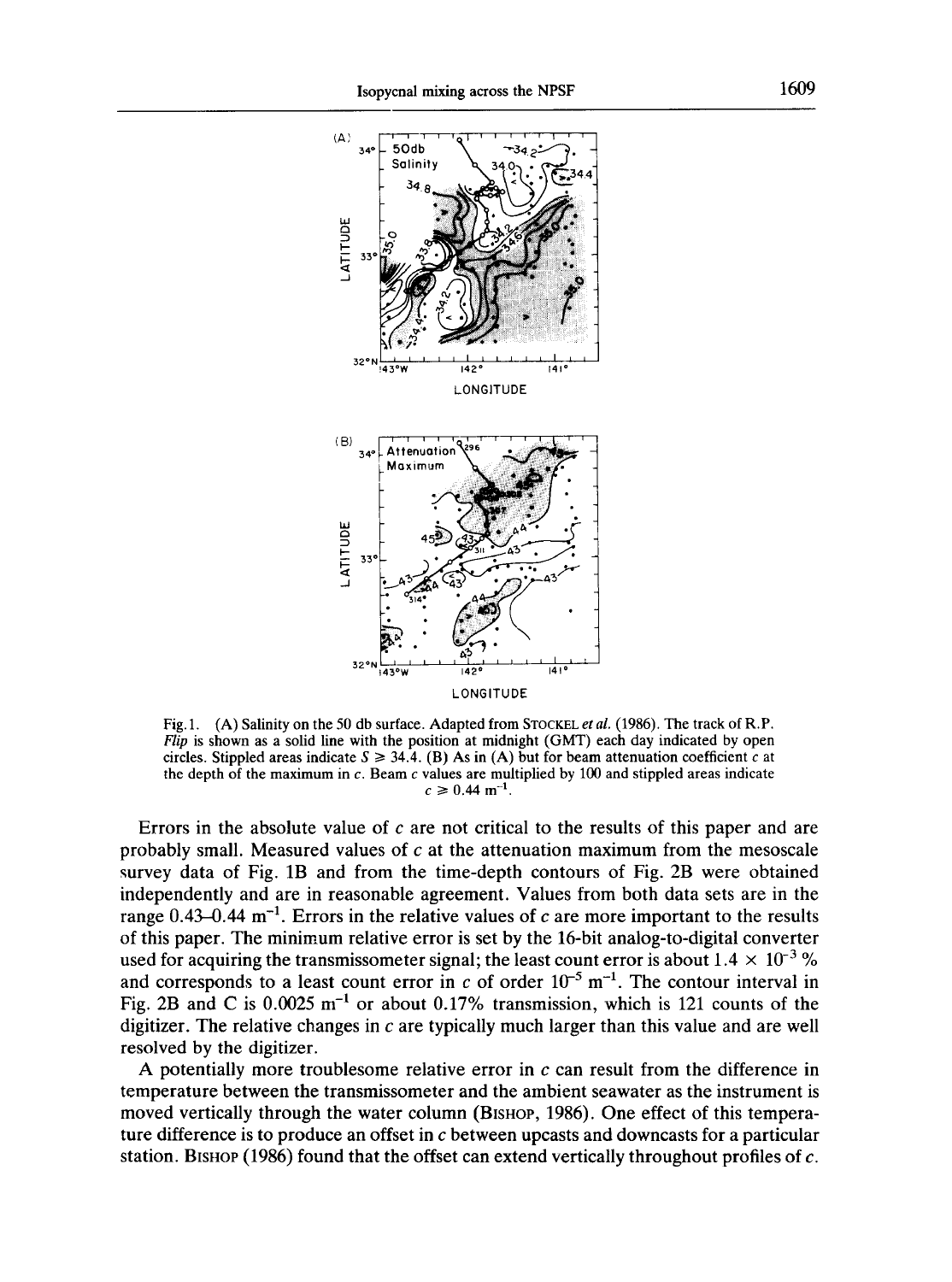

Fig. 2A-C.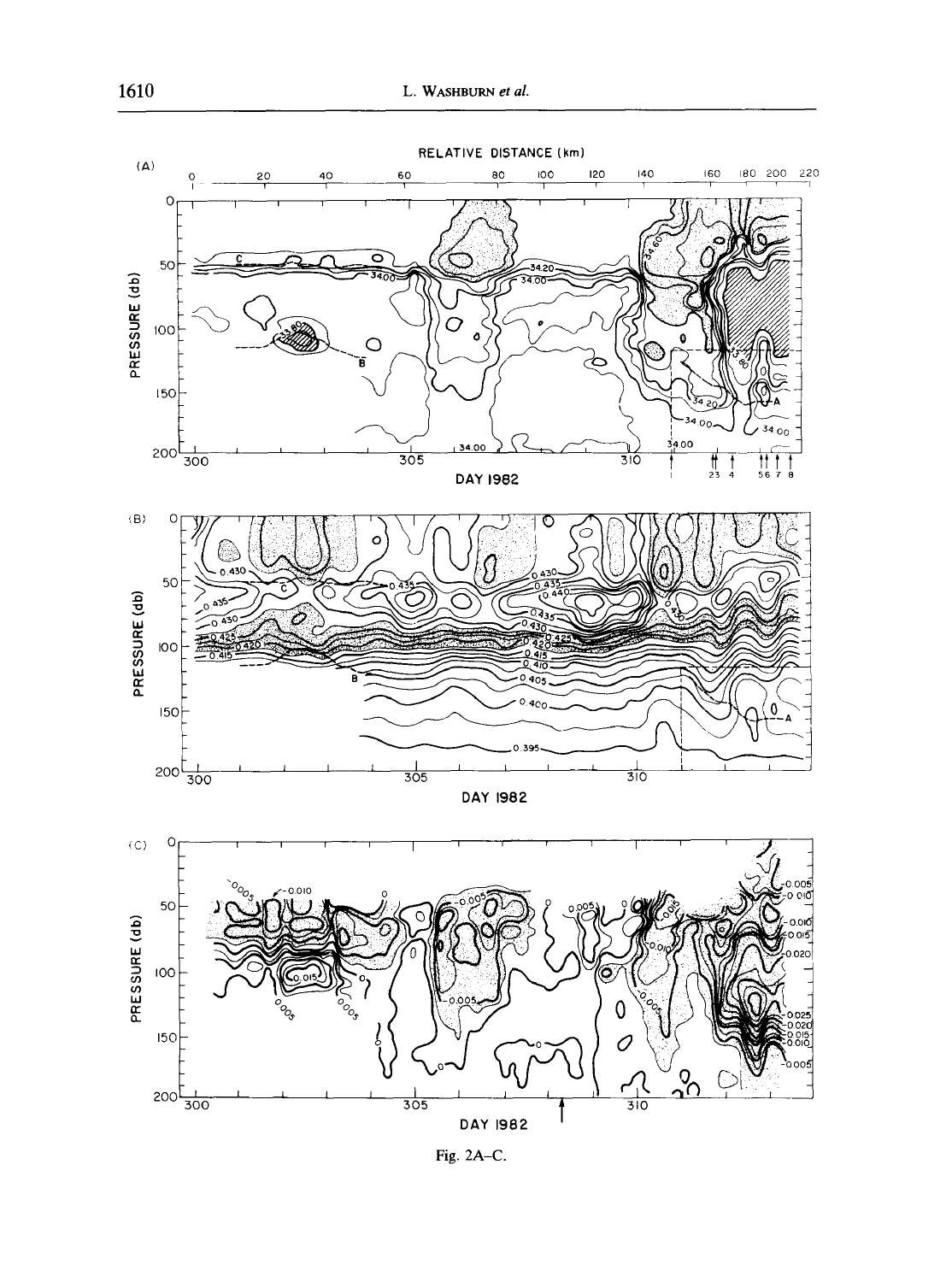

Fig. 2. (A) Time-pressure contours of salinity. Salinities >34.4 are indicated with stippling; those <33.8 with hatching. Profiles of Fig. 3 are contained within the dashed rectangle at lower right. Times of profiles in Fig. 3 are indicated by numbered arrows. Dashed line segments labeled A, B and C indicate positions of isopycnals used in producing scatter plots of Fig. 5. Scale at top gives along-track relative distance starting at day 300. Horizontal scales corresponding to equal time intervals change considerably due to variations in drift speed. (B) As in (A) but for beam attenuation coefficient c. Values for which  $0.4225 \le c \le 0.4275$  are indicated with stippling. (C) As in (B) but for beam attenuation coefficient anomaly  $\Delta c$ . Values for which  $\Delta c \le 0.0025$  m<sup>-1</sup> are indicated with stippling. Arrow indicates time of reference profile which is subtracted from each  $c$ profile to compute  $\Delta c$ . (D) As in (A) but for  $\sigma_{\theta}$ .

A detailed examination of the transmissometer data showed no evidence of these effects in the present data. This may be due to the fact that the temperature and depth ranges sampled during ODEX were much smaller than those sampled by BISHOP (1986). Relative changes observed in  $c$  along isopycnal surfaces are usually seen repeatedly in consecutive profiles, whether upcasts or downcasts.

Occasional spikes may be due to large particles that temporarily block part of the light path of the transmissometer. Very large spikes were edited out of the profiles prior to final processing. Most of the observed spikes are small, however, and can be ignored; their effect on the results and conclusions are negligible. Two examples of these spikes can be seen in the vertical c profiles of Fig. 3: one at 178 db (panel 3) and another at 141 db (panel 6).

# 3. MESOSCALE VARIABILITY AND TIME SERIES DURING ODEX

An association between mesoscale thermohaline and optical property distributions is indicated in the horizontal section of S at 50 db and  $c$  at the depth of the beam attenuation maximum (Fig. 1A and B; adapted from STOCKEL *et al.,* 1986). A mesoscale map of the depth of the attenuation maximum, given by STOCKEL *et al.* (1986), shows that this maximum occurs between 50 and 70 m, so the maps of Fig. 1A and B are comparable. This depth range is in agreement with the pressure range corresponding to the maximum in c of Fig. 2B.

It is apparent from Fig. 1A and B that the low salinity water mass ( $S \le 34.4$ ) in the northeast quadrant also has higher values of  $c$  at the beam attenuation maximum, with  $c \ge 0.44$  m<sup>-1</sup>. This maximum typically occurs just below the surface mixed layer in the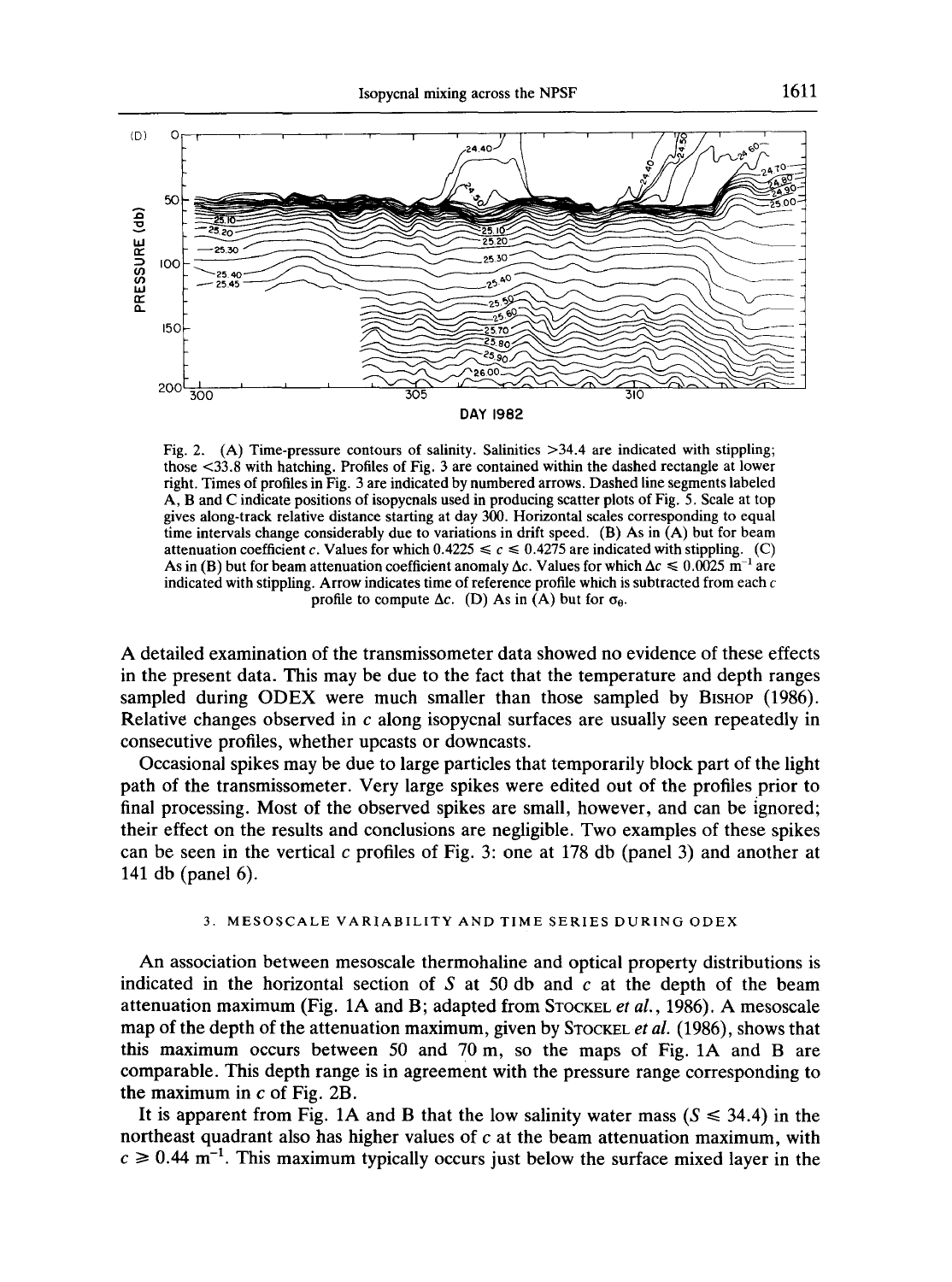region (PAK *et al.*, 1988; DICKEY and SIEGEL, 1989). Further to the southwest along the track of R.P. *Flip* (Fig. 1A, B), salinity increases to a maximum while  $c$  decreases to a minimum at the position occupied by R.P. *Flip* on day 311. For the remainder of the track, salinity is variable at 50 db, but typically less than about 34.4, and values of  $c$  are generally lower than  $0.44 \text{ m}^{-1}$ .

High surface salinities are first encountered from R.P. *Flip* on days 306 and 307 and then from day 311 until the end of the experiment (Fig. 2A). The similar T-S characteristics [see DICKEY and SIEGEL (1989) for the temperature time series] during these two time intervals indicate that the same water mass has been encountered. This high salinity water mass is the same as that in the mesoscale survey of Fig. 1A. Time series of  $S$  and  $c$  which would be inferred from Fig. 1A and  $B$  along the track are in reasonable agreement with properties measured from R.P. *Flip,* although the station spacing of the mesoscale survey is quite coarse. In the northeast Pacific, the NPSF is identified by a near-surface, horizontal salinity gradient; at 137°W this gradient occurs for 100 m salinities in the range 34.2-34.8 (NnLER and REYNOLDS, 1984). Horizontal salinity gradients at 100 m in this salinity range are found for these data (Fig. 2A).

A correspondence between the high salinity waters above 60 db and low values of  $c$ may easily be seen on days 306 and 307 and from day 310 until the end of the experiment (Fig. 2A, B). These high salinity, near-surface waters also have reduced attenuation maxima which is in agreement with the mesoscale date of Fig. 1. A water mass with low  $c$ , but without accompanying thermohaline variations is also found in the surface layer on days 301 and 302. The depth-time contours above 130 m from day 300 to 304, which includes this time period, are nearly symmetric and appear "folded" about day 302.5. Such a pattern can be accounted for by the motion of R.P. *Flip* as it moved in an elongated loop over this time interval. Careful examination of a detailed plot (not shown) of the drift track of R.P. *Flip* shows that the easternmost point of the loop was reached on day 302.5. The observed sequence is consistent with motion first into and then out of a water mass having horizontally uniform salinity (in the surface layer), but with lower values of c. Chlorophyll fluorescence also decreased in a similar manner in this water mass (DICKEY and SIEGEL, 1989).

An interesting feature of the near-surface  $c$  time series is a diurnal cycle with an amplitude of about  $0.006 \text{ m}^{-1}$ . This is particularly evident in Fig. 2B beginning on day 305 above 50 db and somewhat obscures longer temporal scale variability associated with thermohaline changes. SIEGEL *et al.* (1989) discuss this diurnal periodicity in detail and show it to be significant to a depth of 95 m, the depth of the euphotic zone. They also have developed a simple biological model of particulate growth (related to photosynthesis) and removal (by grazing) that accounts for the periodicity.

A correspondence between thermohaline variations and  $c$  is also found deeper in the time series, but is not as apparent as that near the surface. A 50 db upward displacement of the 0.3975  $m^{-1}$  contour on day 312 (Fig. 2B), which indicates a water mass with lower particle concentrations, coincides with an interleaving of fresher water in the same depth range (Fig. 2A). In contrast to the negative correlations observed near the surface, changes in  $S$  and  $c$  are positively correlated in this time-pressure range. The difficulty in identifying variability in  $c$  associated with thermohaline water mass differences below the surface layer is due to the strong trend of decreasing c with depth found in all profiles. This trend is found everywhere below about 60 db (Fig. 2B) and is likely caused by the combined effects of particulate production, aggregation, sinking and vertical mixing (cf.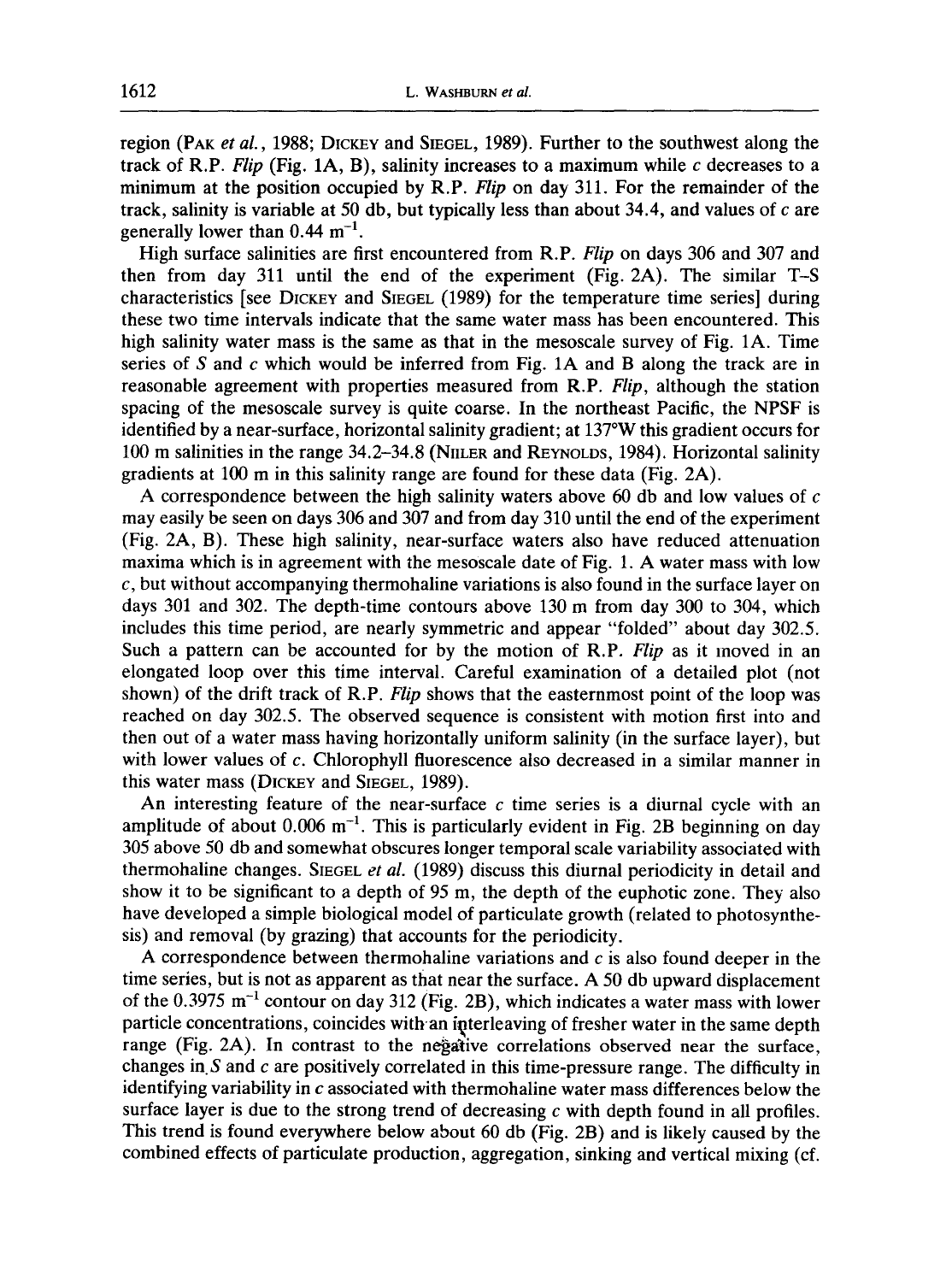JERLOV, 1976; PARSONS *et al.,* 1984). To examine variations in c deeper in the water column, an anomaly is defined which effectively removes this trend.

The anomaly  $\Delta c$  is formed by subtracting a reference profile from each measured c profile at specified levels of  $\sigma_{\theta}$ . Values of  $\Delta c$  are computed at  $\sigma_{\theta}$  intervals of  $\Delta\sigma_{\theta} = 0.005$  kg m<sup>-3</sup>. We used a single profile on day 308.3 to be the reference. This profile was chosen to differentiate between the high salinity water mass, found from day 305 to 307 and at the end of the experiment, and the low salinity water mass encountered between these times. Thermohaline characteristics of this reference profile are consistent with North Pacific Intermediate Water (RODEN, 1975; NIILER and REYNOLDS, 1984; DICKEY and SIEGEL, 1989). However, the results of the anomaly analysis are not critically dependent on the choice of reference profile.

A clear correspondence between  $\Delta c$  and S over much of the water column is now evident. The high salinity water encountered between days 305 and 307 and between 310 and 312 is also relatively clear; high salinity and low  $\Delta c$  are coincident to pressures of about 175 db (Fig. 2C). This decrease in  $c$  below the surface layer is barely discernible in Fig. 2B, particularly on days 305–307. A maximum in  $\Delta c$  ( $\Delta c \ge 0.015$  m<sup>-1</sup>) is associated with the local minimum in salinity found on day 302 at 110 db. This is in contrast to the lower  $\Delta c$  (-0.020  $\leq \Delta c \leq$  -0.100 m<sup>-1</sup>) associated with the other low salinity water mass beginning on day 312 between 50 and 120 db. Data are generally absent in the surface layer because of the small density differences found there and the fact that density surfaces outcrop (Fig. 2D).

The positive correlation between S and c (for  $p \le 120$  db) after day 310 (Fig. 2A, B) is also clearly seen in the vertical finestructure of these properties (Fig. 3). In representative background profiles, small local maxima in both  $S$  and  $c$  are found at 180 db (panel 1). Later, large maxima in both  $S$  and  $c$  have intruded higher into the water column, with an anomaly in S of about 0.14 and in c of about 0.005  $m^{-1}$  (panels 3 and 4). The thickness of this intruding water mass is about 30 m, assuming 1 db = 1 m. These maxima are made more evident in the profiles by the intrusion of a thinner, but fresher and lower  $c$ , water mass centered at about 134 db (panel 2) and 150 db (panel 3). The change in depth of the maxima is about the same as the change in depth of the  $\sigma_{\theta} = 25.45$  surface and indicates that the intrusion is oriented along sloping density surfaces. Small-scale irregularities in the S and  $c$  profiles suggest interleaving on vertical scales of 2–4 m at the depth of the maxima.

After 10 h, the maxima are absent from the profiles and have been replaced by a fresher, less turbid water mass (panel 4). However, the maxima are found again later in about the same depth range (panels 5 and 6). These alternate encounters with saline, turbid waters and relatively fresh, clear waters suggest interleaving on horizontal scales of order 20 km based on the drift of R.P. *Flip* (Fig. 2). A thin layer of lower c and relatively fresh water lies just above the maxima (panels 6 and 7) and is similar to that found earlier at the same depths (panels 3 and 4). The intrusion is slightly higher in the water column (panel 6) while later the maxima have decreased in vertical extent (panel 7). A second pair of maxima in S and c are also found just below the  $25.45$ isopycnal (panel 7). After about 8 h, a single pair of maxima are again found (panel 8) and the intrusion is found at its greatest depth, about 170 db.

The trend of the 25.45 isopycnal to generally deepen as the experiment progressed (Fig. 3) is found for all isopycnals below 100 m beginning on day 311 (Fig. 2D). It is also apparent that the warmer, high salinity water found in the surface layer is also of higher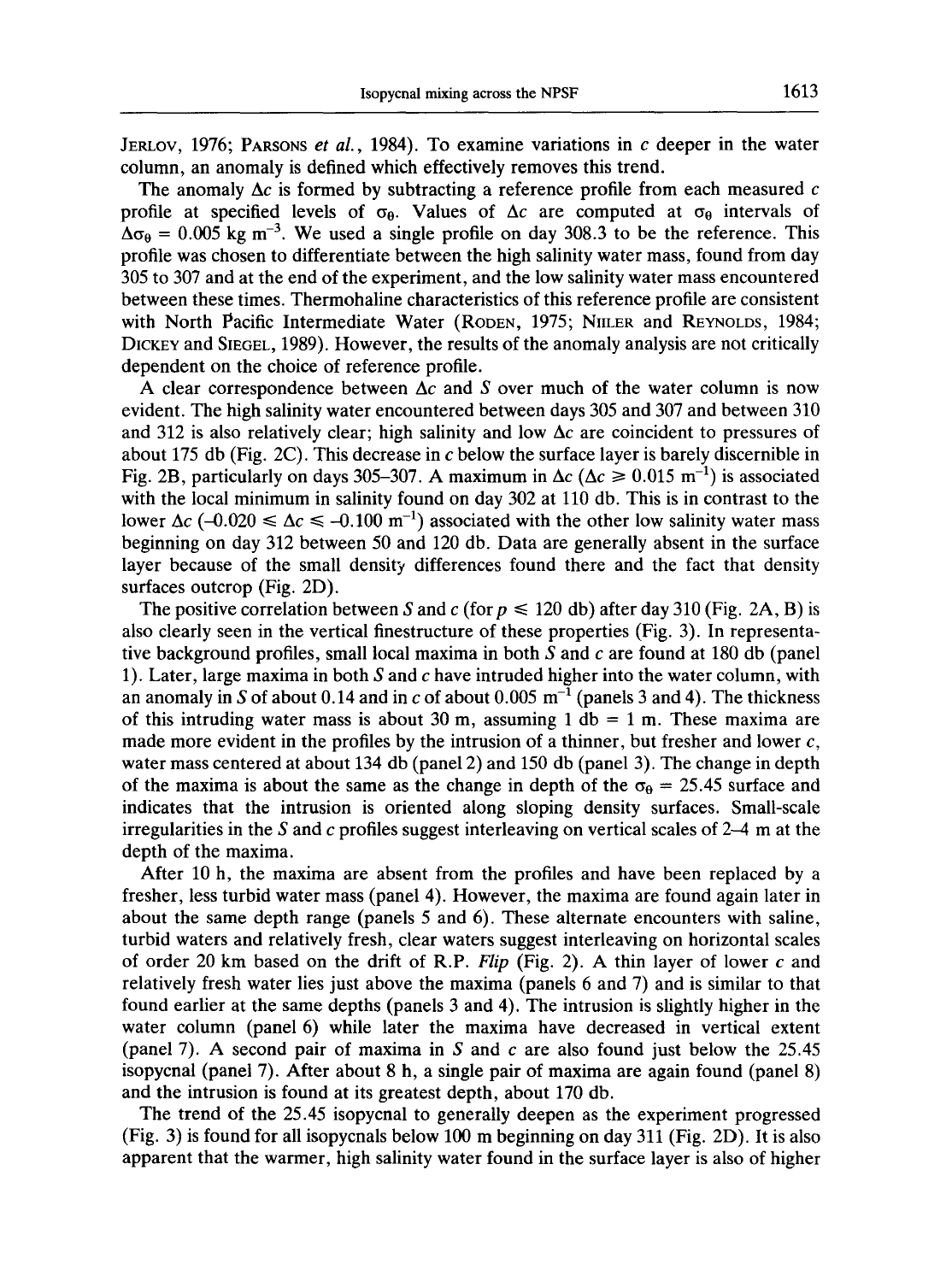

Fig. 3. **Sequence of vertical profiles of S (thin line) and c (bold line). Time in days is given at lower right of each panel and time interval in hours between profiles is given between panels. Numbers at upper left of each panel correspond to arrows along time axis in** Fig. 2A. **Depthpressure range of these profiles is indicated by dashed rectangles at lower right corners of** Fig. 2A and B. Position of  $\sigma_0$  25.45 isopycnal is indicated by dashed line segments.

**density. However, below the mixed layer before day 311, thermal fronts are nearly compensated in density by increased salinity. The salinity compensation of thermal fronts**  has been previously observed for the NPSF (RODEN, 1975; NIILER and REYNOLDS, 1984). **Beginning on day 312, when the low salinity water is encountered between 50 and 120 db, the depth between isopycnal surfaces increases, resulting in a weaker seasonal thermocline at about 40 db and a less stable water column down to about 150 db. Other aspects of the thermohaline variability and its influence upon bio-optical distributions are discussed by DICKEY and SIEGEL (1989).** 

# 4. ISOPYCNAL VARIABILITY OF SALINITY AND BEAM ATTENUATION

**In order to examine more objectively the distributions and correlations between changes in S and c, time series were formed by interpolating data points both onto equal time intervals of 0.1 days and onto isopycnal surfaces. These time series were computed**  for all isopycnal surfaces between 0 and 200 db with a spacing of  $\Delta\sigma_{\theta} = 0.05$  kg m<sup>-3</sup>, as **shown in Fig. 2D.** 

**These time series show that changes in S and c are often highly correlated below the 1% light level. For example, on the 25.45 isopycnal S and c are generally negatively**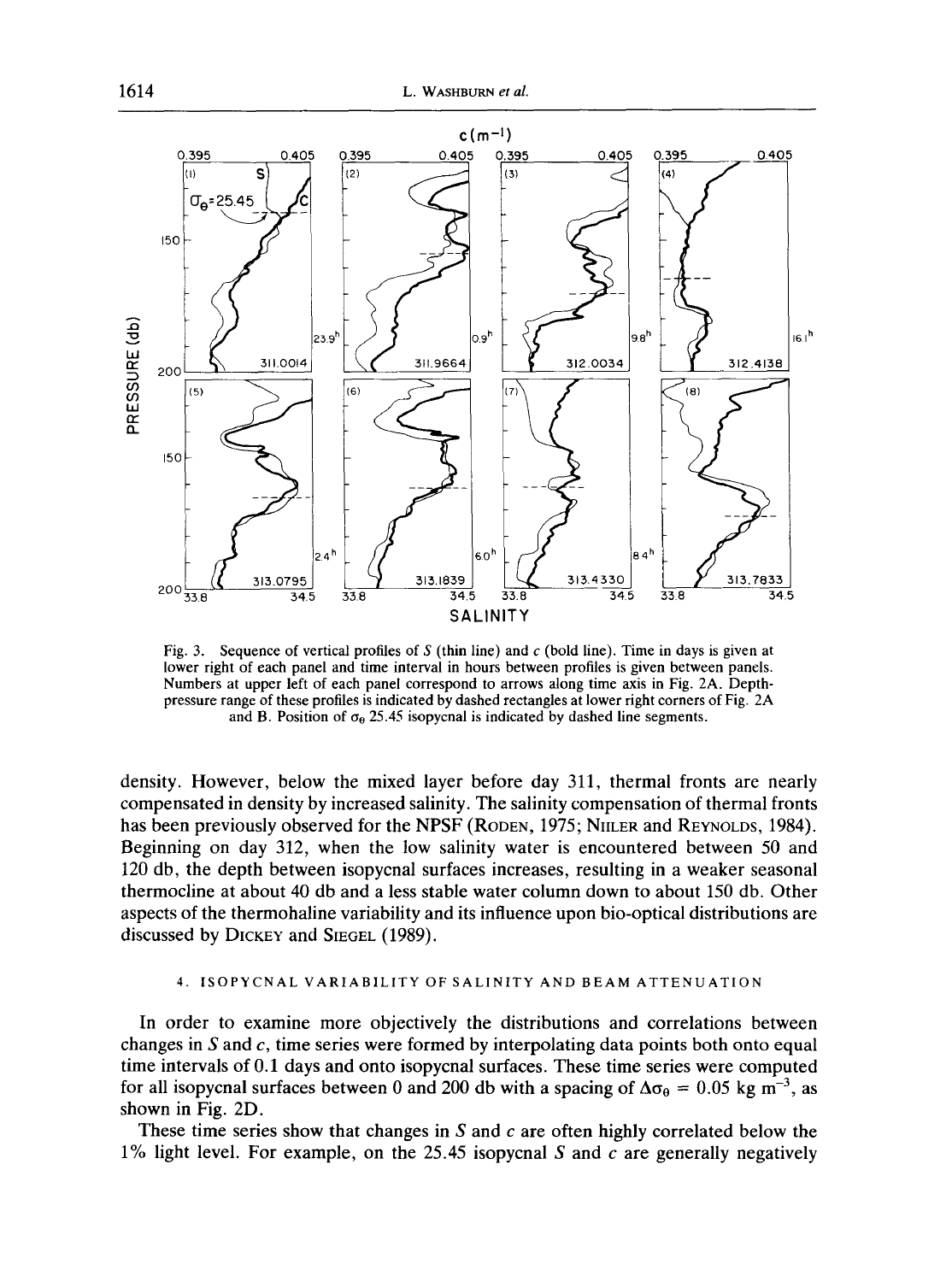

Fig. 4. (A) Time series of S (thin line) and c (bold line) on  $\sigma_{\theta} = 25.45$  isopycnal. (B) Time series of 2 day correlation coefficient between S and c on the  $\sigma_{\theta} = 25.45$  isopycnal. Dashed lines indicate 95% confidence limits for non-zero correlation.

correlated (Fig. 4A): as S decreases by 0.25 between days 302 and 303, c increases by  $0.02 \text{ m}^{-1}$ . The pressure of the 25.45 surface increases during the time of these observations from 115 db on day 300 to 170 db on day 313 (Fig. 2D). This pressure range exceeds the depth of the 1% light level (95 m, SIEGEL and DICKEY, 1987) throughout the time period and diurnal variations in  $c$  are absent. Much smaller decreases in  $c$  are associated with increases in S on days 305-306 and days 310-311. In contrast, S and c are positively correlated during the last 24 h period of the time series (Fig. 3). Not all changes in thermohaline properties are accompanied by changes in c, however. From day  $310.5$  to  $311.7$ , for example, small-scale interleaving in S (and T) is found with little change in c.

The apparent visual correlation evident in sections of the time series in Fig. 4A is better seen in scatter plots of  $c$  vs  $S$ . Along segments of many isopycnal surfaces, points scatter along lines between pairs of end members. In an example of positive correlation (Fig. 5A), one end member is the high salinity water found toward either end of a segment of the 25.45 isopycnal (dashed line A, Fig. 2A,B) while the other is the low salinity water mass about half way along the segment. This latter, interleaving water mass is also less turbid and gives rise to the positive  $S-c$  correlation. Water of intermediate properties is consistent with local isopycnal mixing between these end members.

A contrasting example of negative correlation (Fig. 5B) is also found on a segment of the 25.45 isopycnal from day 301 to day 304 (dashed line B, Fig. 2A,B). In this case the low salinity water is more turbid and results in the negative *S-c* correlation. Changes in S and  $c$  are frequently uncorrelated along isopycnals. An example of essentially zero correlation is found along the shallow 24.50 isopycnal from days 301 to 304.3 (Fig. 5C). Here, isopycnal salinity gradients are low while those in  $c$  are large. Because of this,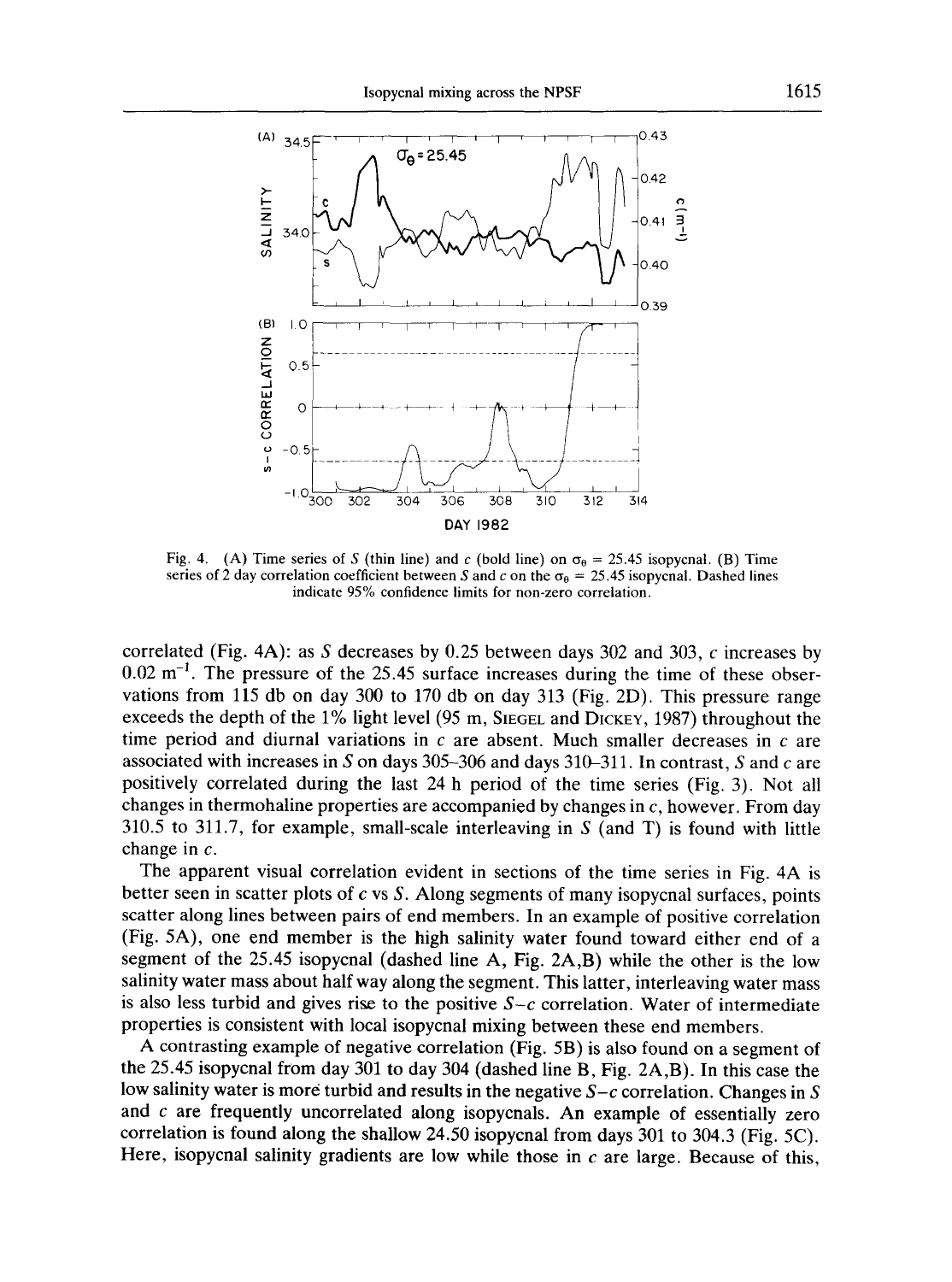

Fig. 5. (A) Scatter plot of c vs S on  $\sigma_{\theta} = 25.45$  isopycnal from day 311.2 to 313.3. Depths of  $\sigma_{\theta} = 24.45$  during this time period are indicated in Fig. 2A and B with dashed line labeled A. (B) As in (A) but for days 301-304. Depths of  $\sigma_{\theta} = 25.45$  during this time period are indicated in Fig. 2A and B with dashed line labeled B. (C) As in (A) but for days 301-304 on  $\sigma_{\theta} = 24.50$ . Depths of  $\sigma_{\theta} = 25.50$  during this time period are indicated in Fig. 2A and B with dashed line **labeled C.** 

mixing processes can produce large changes in c with little corresponding change in S. **Furthermore, this isopycnal is found at the base of the mixed layer, well within the euphotic zone, where diurnal changes in c are large.** 

**To examine the relationship between c and S more systematically for the entire data set, a 2 day moving correlation function r was computed between S and c along isopycnal**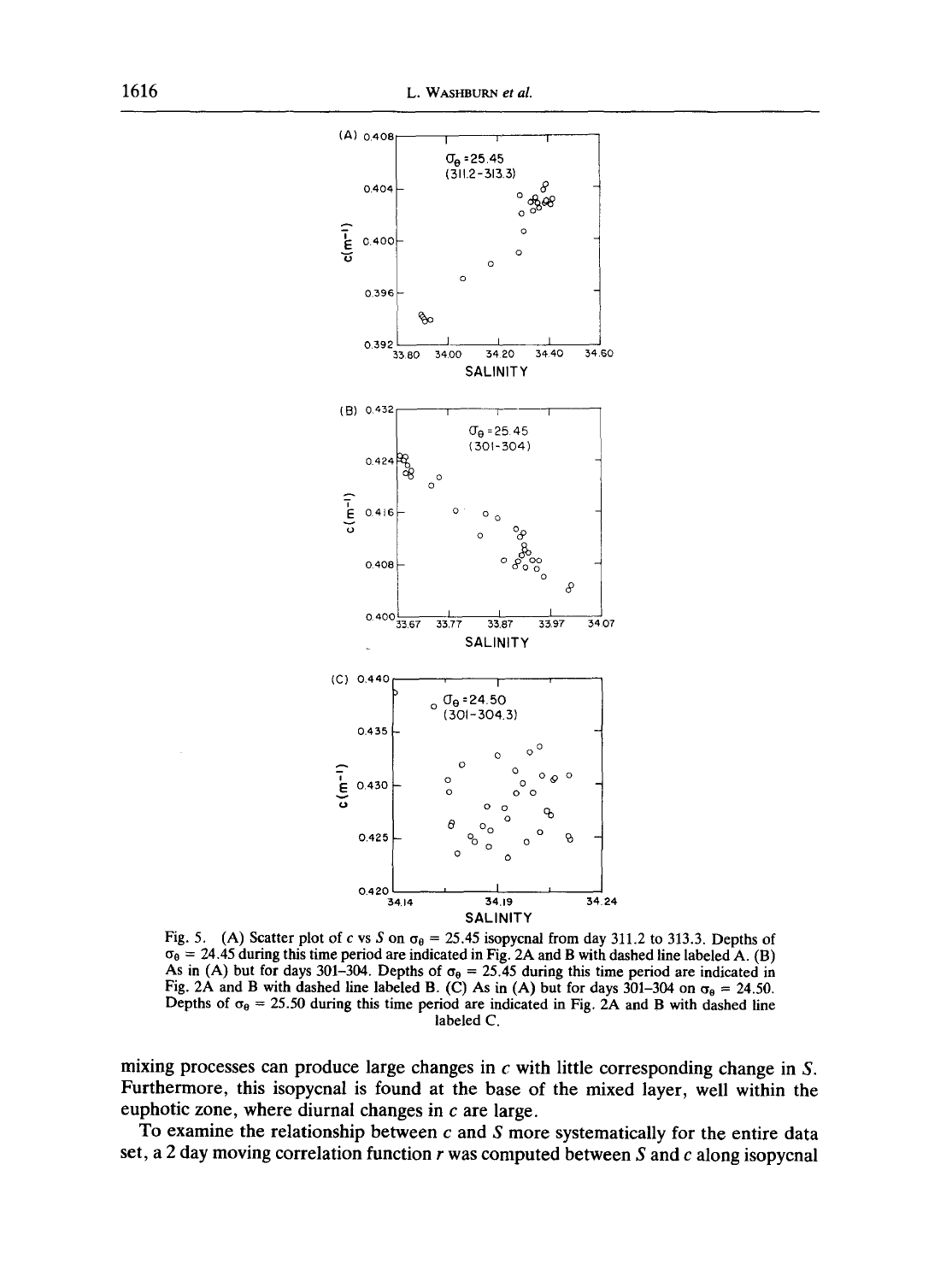surfaces in the upper 200 m of the water column. The 2 day window is a compromise between resolving shorter time scale correlations and acquiring sufficient degrees of freedom to produce statistically significant estimates of  $r$ . The number of profiles obtained for each 2 day period during this part of ODEX varied from a minimum of 10 to a maximum of more than 40 during periods when the instrument package was continuously raised and lowered between the surface and 200 m (DICKEY *et al.,* 1986; DICKEY and SIEGEL, 1989). The number of degrees of freedom for computing  $r$  is conservatively estimated to be 10, consistent with the lowest sampling rate.

The time series of r for the  $\sigma_{\theta} = 25.45$  surface shows that water mass boundary crossings are generally accompanied by absolute values of  $r > 0.80$  (Fig. 4B). The correlation between changes in S and c on the  $\sigma_{\theta} = 25.45$  isopycnal are significantly nonzero more than 70% of the time over the 11.5 day period for which  $r$  is defined. Extensive regions of high *S-c* correlation are found throughout much of the time-depth range of the experiment (Fig. 6). The negative correlation observed on the 25.45 surface is seen to be part of a large region of high *S-c* correlation extending vertically from 60 to 170 db for the final 2 days of the experiment. A transition in the water column is suggested at the depth of the 1% light level: strong correlation is encountered more frequently in the 50 db immediately below the 1% light level compared with the 50 db above. Correlations below 150 db are generally low because isopycnal gradients are weak and mixing and advection produce little change in  $S$  and  $c$ .

Changes in S and c are highly correlated  $(|r| \ge 0.8)$  for more than 30% of the observation time for a narrow range of isopycnals centered on  $\sigma_{\theta}$  25.4 kg m<sup>-3</sup> (Fig. 7A). This potential density range corresponds to about 40 m of the water column and lies just below the 1% light level (Fig. 7B). Isopycnal surfaces lying above the 24.95 surface also exhibit high  $S-c$  correlations for more than 30% of the observation time. The generally small difference between profiles of  $r \le -0.8$  and  $|r| \ge 0.8$  indicates that negative  $S-c$ 



Fig. 6. Time-pressure contour plot of 2 day correlation coefficient between S and  $c$ . Correlation coefficient is computed along isopycnal surfaces separated by  $\sigma_{0} = 0.05$  kg m<sup>-3</sup>. Regions for which  $r \le 0.80$  are stippled; those for which  $r \ge 0.80$  are hatched. Only contours for which the correlation function is **significantly non-zero** at a 95% confidence level are shown. Dashed line indicates depth **of the** 1% light level (95 m). Most of the surface layer is excluded from the contour plot because of outcropping of isopycnals. The  $\sigma_{\theta} = 24.50$  surface was the most shallow isopycnal used in computing  $r$ .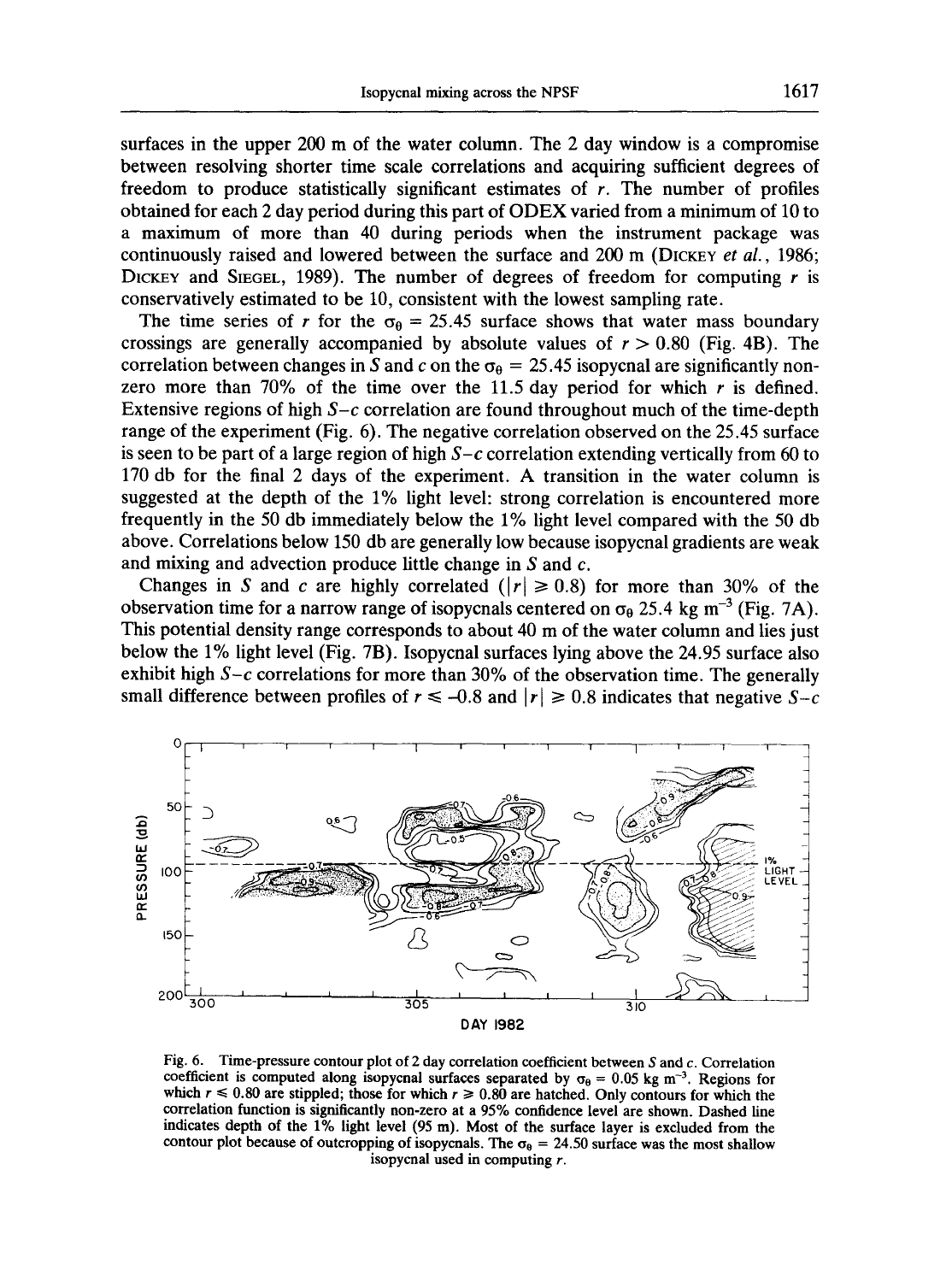

Fig. 7. (A) Fraction of observation time vs  $\sigma_{\theta}$  for which  $|r| \ge 0.8$  (dashed line) and  $r \le 0.80$ (solid line) where r is the correlation coefficient between S and c.  $(B)$  As in  $(A)$  but vs pressure.

correlations are most frequently observed along a given isopycnal. An abrupt drop in the frequency of high  $S-c$  correlation is found at the level of the maximum in  $c$ . The frequency of high correlation remains low, with  $|r| \ge 0.8$  for generally less than 15% of the record, until the depth of the 1% light level is exceeded.

#### 5. DISCUSSION AND CONCLUSIONS

Time series of salinity S and the beam attenuation coefficient  $c$  indicate a complex meandering frontal structure in the vicinity of the NPSF. Within the surface mixed layer, observed salinities toward the southern side of the NPSF are in the range  $34.4-34.8$  and c is generally  $\leq 0.4275$  m<sup>-1</sup>, similar to properties of the North Pacific Subtropical Water mass (RODEN, 1975; DICKEY and SIEGEL, 1989). Toward the northern side of the NPSF, salinities are lower  $( $34.4$ ), while c is higher (in the range 0.4275–0.4350). DICKey and$ SIEGEL (1989) have shown that this is consistent with North Pacific Intermediate Water. The surface S distribution is qualitatively similar to that observed by RODEN  $(1981)$  in the region near 30°N, 153°W. An anomaly in the beam attenuation coefficient is defined on density surfaces and shows that the correspondence between distributions of S and c extends to a depth of about 200 m.

Changes in S and c along isopycnal surfaces are often correlated on a 2 day time scale with *c-S* points scattering along mixing lines between pairs of end members. We interpret these temporal correlations to reflect spatial correlations between the  $S$  and  $c$  fields on horizontal scales of order  $10-30$  km. The observed correlations are consistent with the hypothesis that isopycnal mixing and advection are important in controlling particle concentrations and hence c. Horizontal shearing and advective processes, which are active in frontal regions like the NPSF, drive mesoscale eddies and isopycnal mixing processes. These result in the formation of many smaller scale water parcels with  $S-c$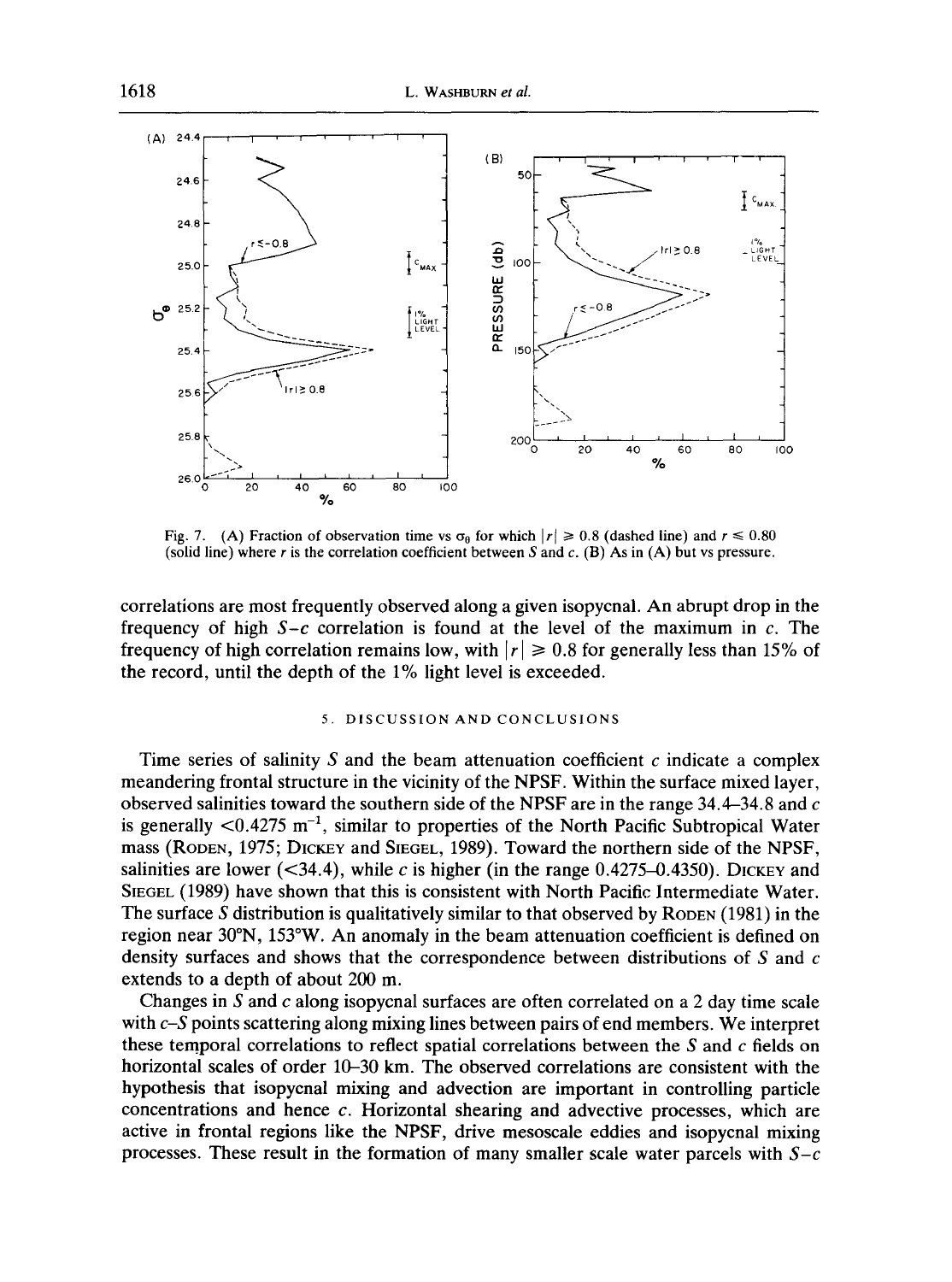properties intermediate between those of the large-scale water masses from which they are derived. Other processes which tend to reduce correlation between changes in  $S$  and c are also active and obscure variability due to isopycnal physical processes. One of these is diurnal variability in c which is observed above the 1% light level in the euphotic zone. These observations suggest that the 1% light level may represent a transition depth. Above this level, non-conservative processes like particle sources and sinks appear to dominate changes in c, while isopycnal mixing and advection are important below.

The frequency of high *S-c* correlation along isopycnals is probably underestimated for two reasons. First, the correlation between S and c can only be observed in regions where strong local isopycnal gradients are found in both quantities, regardless of the intensity of mixing. Second, it is possible that more than two water masses with characteristic S and  $c$ values may be mixing together over 10-30 km horizontal scales (or over any other spatial scale chosen for computing  $r$ ). Even in the absence of other processes, simultaneous mixing among three or more water masses with differing end members could result in a scatter plot similar to that in Fig. 5C for which  $r$  is essentially zero.

The horizontal scale of the mixing and advection processes may be crudely estimated from the isopycnal changes in S or  $c$  and the magnitudes of the isopycnal gradients. The horizontal gradient in S for the time period of Fig. 5A is approximately  $\Delta S$ /  $\Delta x \sim 0.03$  km<sup>-1</sup>. The maximum change in S in Fig. 5A is about  $\Delta S \sim 0.4$  which indicates an eddy mixing length of order  $\Delta l \sim \Delta S/(\Delta S/\Delta x) \sim 13$  km. Vertical movement of particles and optical properties may also result from motion along isopycnals because these surfaces slope due to the geostrophic velocity field. Average slopes below 100 m are of order  $10^{-3}$  over the last 4 days of the experiment. A 13 km eddy could, therefore, produce a vertical movement of order  $\Delta z \sim 13$  m which is comparable to the depth changes of fine structure features of  $c$  shown in Fig. 3.

These observations indicate that isopycnal mixing and advection processes are important in redistributing particles both horizontally and vertically in the vicimty of the NPSF. Models of particle dynamics in open ocean frontal regions must, therefore, account for these advective and mixing effects. The degree to which  $c$  behaves as a conservative tracer is still an open question, although much of the observed variance in  $c$  on spatial scales of order  $10-30$  km is consistent with this behavior, particularly below the  $1\%$  light level.

*Acknowledgements--Discussions* with James Mueller during this work were most helpful. This research was supported by the Ocean Optics Program of the Office of Naval Research under contract N00014-87-K-0138.

#### REFERENCES

- BAKER E. T. and J. W. LAVELLE (1984) The effect of particle size on the light attenuation coefficient of natural suspensions. *Journal of Geophysical Research,* 89, 8197-8204.
- BARTZ R., J. R. V. ZANEVELD and H. PAK (1978) A transmissometer for profiling and moored observations in water. *Proceedings of the Society of Photo-Optical Instrumentation Engineers (Ocean Optics* V), 160, 102-108.
- BISHOP J. K. B. (1986) The correction and suspended particulate matter calibration of Sea Tech tranmissometer data. *Deep-Sea Research,* 33, 121-134.
- BISHOP J. K. B. and T. M. JOYCE (1986) Spatial distributions and variability of suspended particulate matter in warm-core ring 82B. *Deep-Sea Research,* 33, 1741-1760.
- DICKEY T. D. and D. A. SIEGEL (1989) Physical, chemical, bio-optical, and meteorological variability in the eastern North Pacific Ocean. Unpublished manuscript.